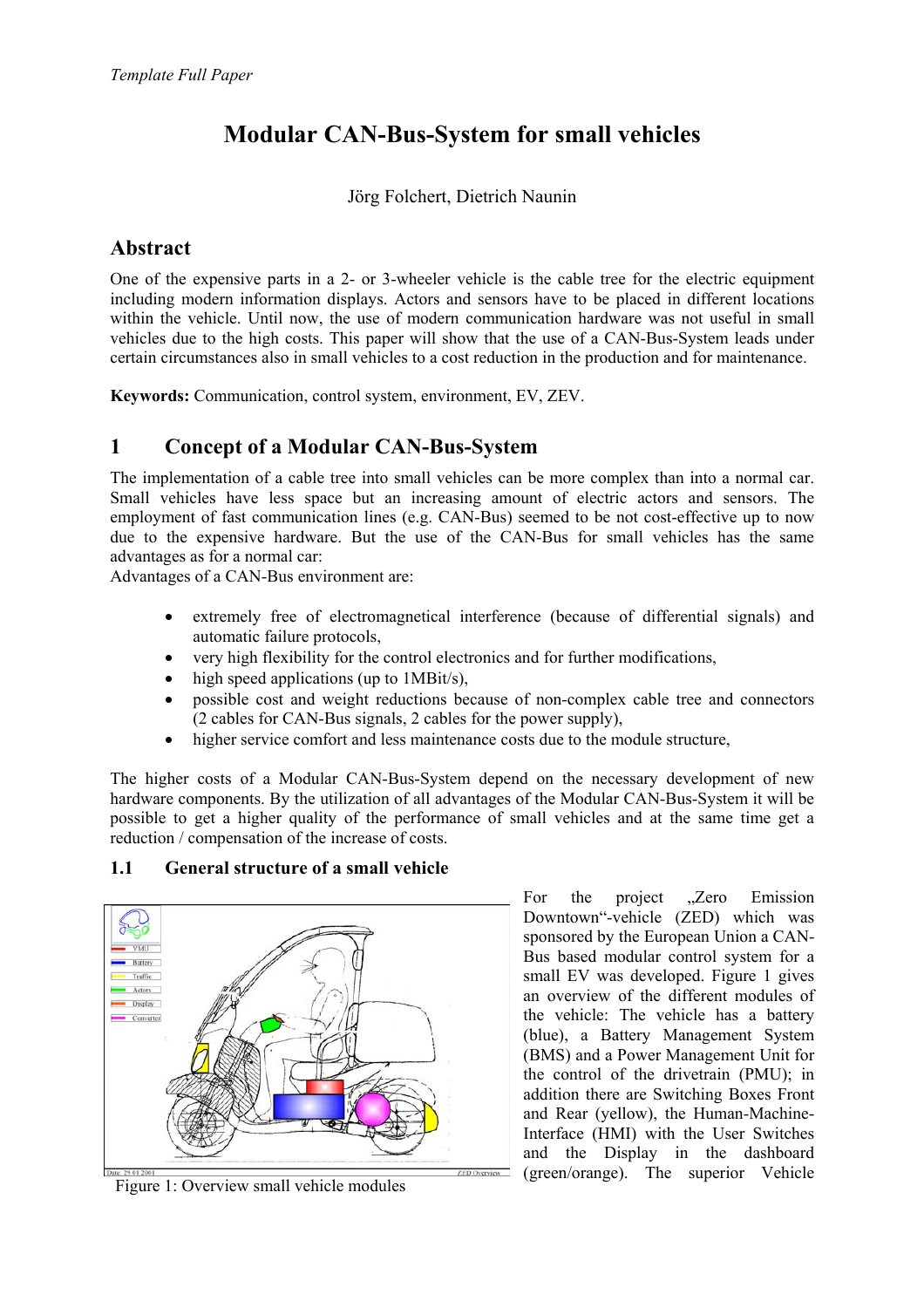Management Unit (VMU) coordinates all modules via the CAN-Bus and optimates the vehicle behaviour (integrated in the green module).

It can be seen also, that many components of a normal vehicle can be combined into a function group because of their close locations to each other (e.g. Traffic Lights Front/Rear, HMI).



Figure 2: Structure of the Modular CAN-Bus-System

Depending on these function groups a modular design can be developed as shown in Figure 2: most of the components of a normal car are integrated into modules, which can easily be manufactured or changed (in the case of modifications or maintenance) and which can also be parts of the vehicle body. For the Modular CAN-Bus-System these modules get a standardised interface. This interface includes only 2 cables for the CAN-Bus line and 2 cables for the power supply. All additional cables of the cable tree for actors like indicators, high and low beam, brake light, horn, wiper, etc. are not required anymore. The simple structure of this Modular CAN-Bus-System will be explained in the following sections.

#### **1.2 The modules**

Two of the six modules shown in Figure 2, the BMS and the PMU, belong to the equipment of a normal vehicle and are necessary for the management of a modern traction battery (BMS) and for the drivetrain control (PMU). In a modern vehicle these modules have already a CAN-Bus interface for the communication between the modules and the VMU. These modules are not included in the Modular CAN-Bus-System but for the sake of completeness they are shown in Figure 2.

To realize the concept of the Modular CAN-Bus-System it is necessary to implement the power switches for the traffic lights and the other actors of a normal vehicle (e.g. wiper motor, -pump, heater, heater radiator, etc.) from their different locations (e.g. relay box) in the vehicle into one of the modules (like Traffic Box Front/Rear, HMI). Figure 3 gives an overview about the internal structure of these 4 new modules.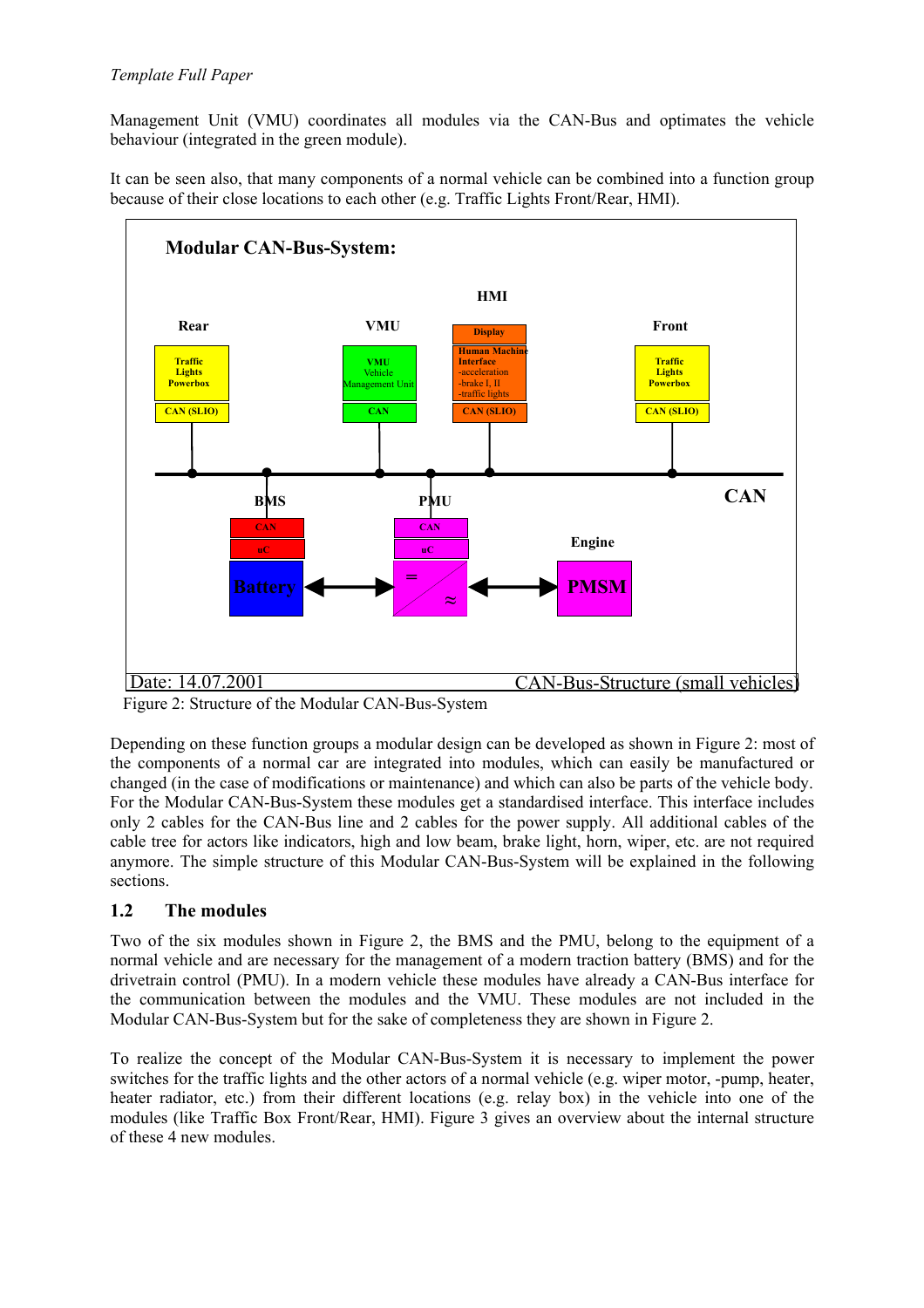The HMI includes all for the control of the vehicle necessary switches and a possibility to visualize all vehicle informations (Display). A modern Display with a touch screen control for example needs an separate microcontroller. The User Switches can be connected to the CAN-Bus directly by using the CAN-Basic-Modul explained below. Another possibility for a connection of User Switches to the CAN-Bus-System is by the use of the microcontroller in the Display.

In the version of Figure 3 the User Switches and the Display are separated. This allows a greater flexibility in the arrangement of these components.



Figure 3: New hardware modules

For the consumer loads of the modules Traffic Lights Front/Rear the power switches have to move from an outside relay box into the Traffic Lights Modules Front resp. Rear itself. This results in a reduction of the control power and includes an increase of the interference resistance and lifetime if modern semiconductors (Mosfet) are used. Figure 3 shows additionally the possibility of reducing the costs by defining a CAN-Basic-Module which can be used in different modules simultaneously (HMI and Traffic Light Modules).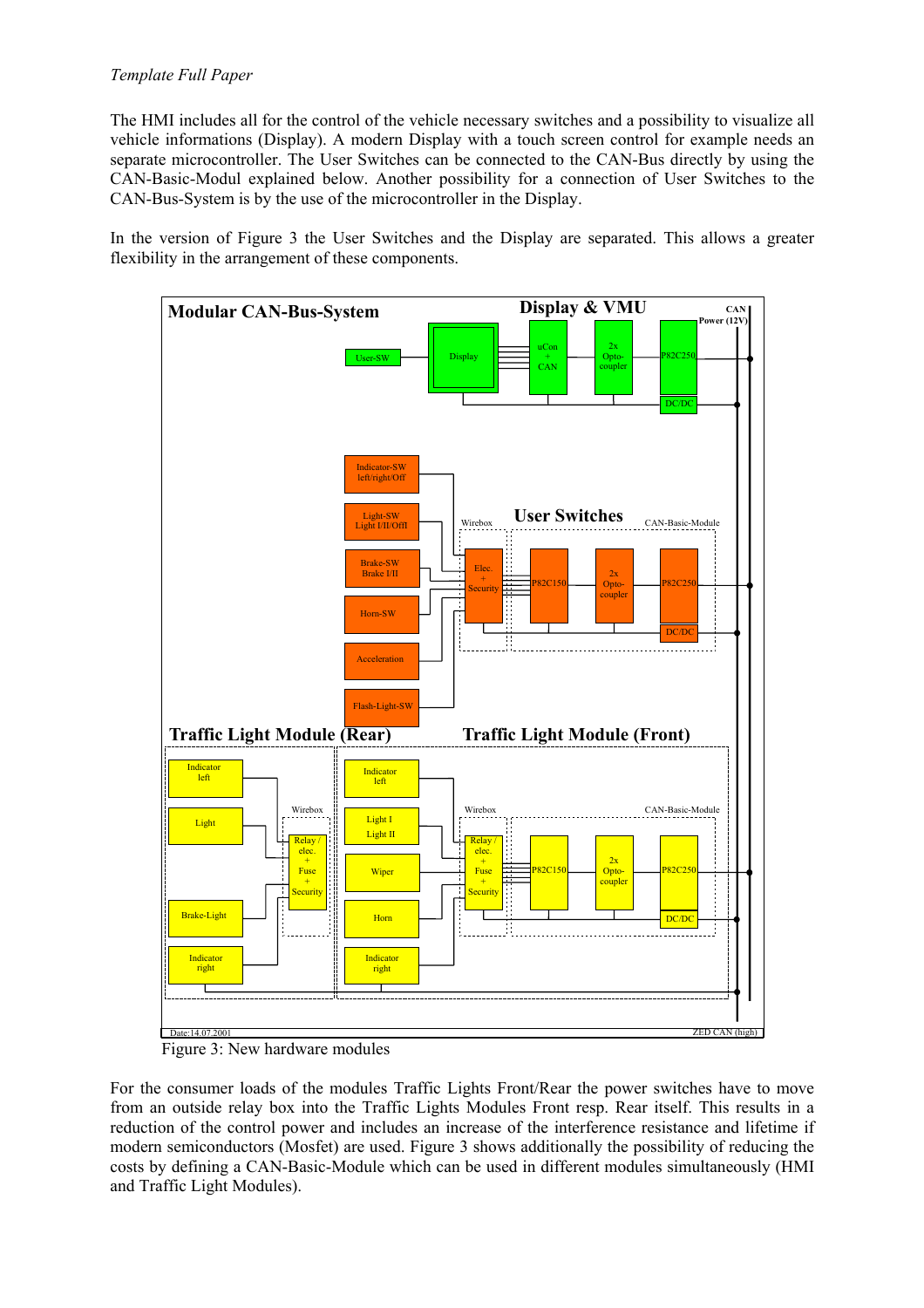#### **1.3 The module Human-Machine-Interface (HMI)**

Additionally to the automatic indication of changed switch signals the possibility of handling switch failures like shortcircuits during startups etc. The separation of the modules HMI und Display allows the arrangement of the user switches close to the driver in vehicles like CITY-EL (City-Com GmbH) or TWIKE (TWIKE SA). In the vehicle of the project ZED the driver will sit like in a motorbike. Due to this reason a combination of the modules HMI and Display was more sensible and more cost effective, too.

#### **1.4 The Switching Box Front/Rear**

In the Switching Box Front resp. Rear the consumer loads of the areas in the front and in the rear of the vehicle body are handled: low and high beam, park light, brake light, indicators, horn, wiper, wiperpump, heater, heater radiator, etc. The expected maximum switching power depends on the consumer loads and has been calculated by the simultaneously operation of the highest consumer load (high beam  $+2$  indicators  $+1$  small load). The power is restricted up to 144 W (12 A). The Switching Boxes and the HMI have besides the CAN-Bus-Interface only one connector for the power supply line (2 cables). The power supply line should provide the necessary power for all Switching Boxes.

For cost reasons the already mentioned CAN-Basic-Modul received a kind of wirebox which includes the power switches for the consumer loads. Both modules are combined to the Switching Box. This Box has maximal 9 channels for consumer loads (Figure 4).



Figure 4: Structure of the Switching Box

All 9 channels can handle ohmic loads up to 19 A (peak current). This value can be increased by changing the Mosfet type. 2 ohmic channels have an error detection of the loads, which are used for verifying the indicator lamps. 4 channels are able to handle ohmic/inductive loads by using free wheeling diodes. 2 of these ohmic/inductive channels can also produce PWM power signals for analog loads (e.g. wiper motor with variable speed).

The CAN-Interface is based on the Serial-Link-Input-Output-IC 82C150 (SLIO) from PHILIPPS. Up to 16 of this small CAN-Bus-IC can be connected to one CAN-Bus line. The IC has Input, Output and PWM features (used for the Switching Box and the HMI) and additionally the possibility to handle up to 6 channels for Analog-to-Digital-Converter operations.

Figure 5 shows one completely equiped Switching Box. The size is half a Eurocard board with 30mm height. The aluminium chassis will additional be used for the cooling of the power switches. By changing the package (e.g. direct integration into the vehicle body) the cooling must be warranted.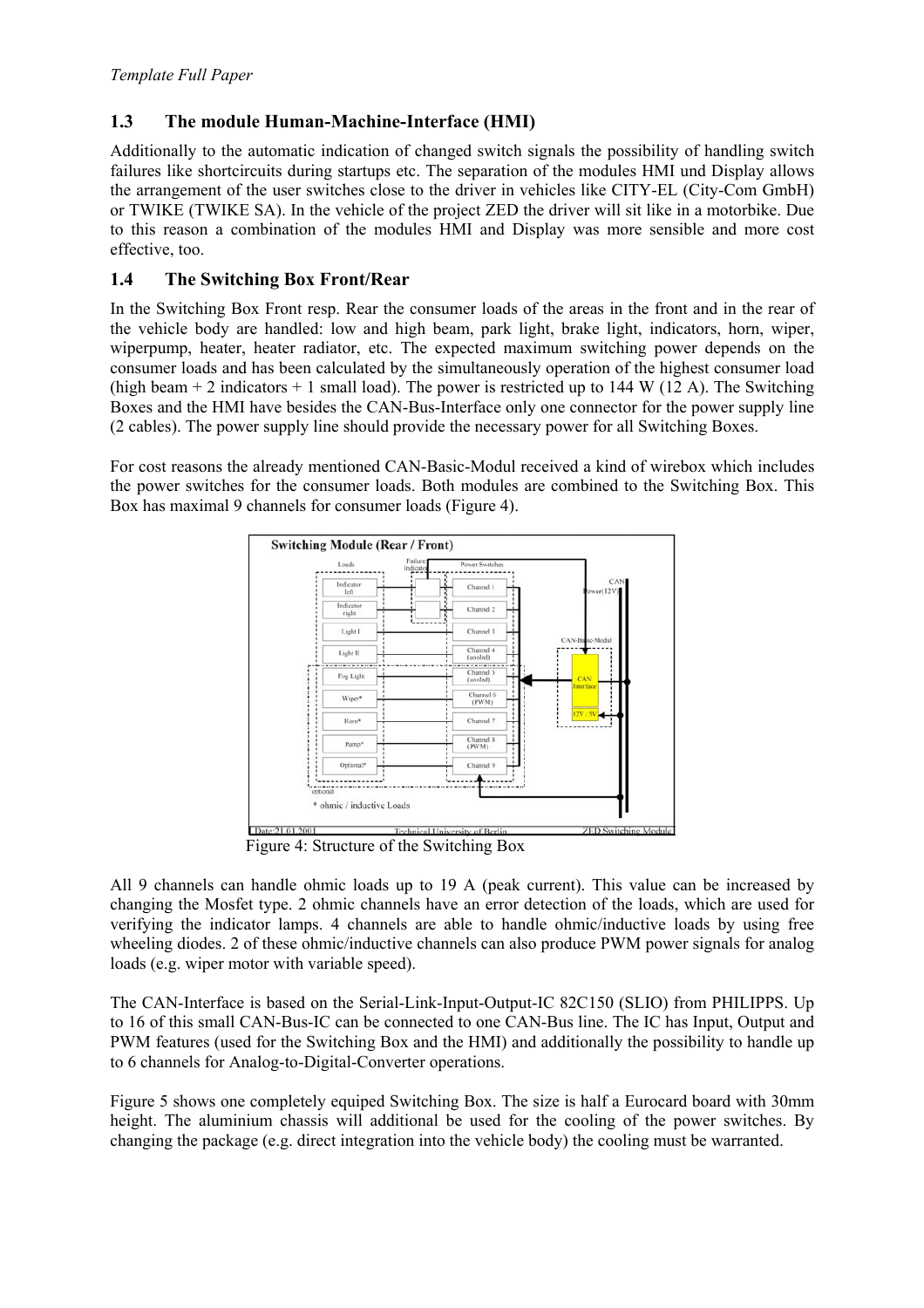

Figure 5: Switching Box

On the left side of the card the interfaces of the CAN-Bus and of the power supply line are mounted. At the right hand there are the lines of the separat consumer loads (one cable for each load + one common GND line). On the lower edge there are 6 and on the upper edge there are 3 power switches.

In the ideal case one Switching Box is integrated with all consumer loads into one Traffic Light Module (Figure 3). These modules are a part of the vehicle body like shown in Figure 6 (left the Traffic Light Module Rear, right the Traffic Light Module Front). They are easy to produce, to modify or to change (modul design).

#### **1.5 Practical experience**

For first practical experiences the electric system for a small EV has been built up in a testbench (Figure 6). At the left side the Traffic Light Module Rear (consumer load: low beam, brake light, indicator left/right) and at the right side the Traffic Light Module Front (consumer load: low and high beam, park light, indicator left /right, horn, wiper motor ) are visible. In the lower edge the User Switches (separated version) and in the upper edge the Display with VMU are shown.

The main interest of the testbench was directed to the response time of the CAN-Bus-System and the temperature behaviour of the Switching Boxes.



Figure 6: Testbench

After 2h endurance test (maximal operation time of small EV's) of the greatest consumer load (high beam with 6A nominal current) the package temperature was less than 41°C. The maximum temperature load receives the Switching Box by the handling of high frequency PWM channels due to the switching losses. Frequencies up to 6 kHz are not critical since the resulting package temperature is less than 41°C.

Typical CAN messages of SLIO's are composed of three bytes and 64 framebits, altogether 96 bits [1]. Based onto a transfer speed of 125kBits one CAN message between VMU and each CAN-Basic-Modul needs about 768 µs. For switching one consumer load (On or Off) one message has to be sent from the HMI to the VMU and another messages from the VMU to the Switching Box: the overall message time is about 1,5 ms. The signal runtime inside the IC is negligible, as well as the switching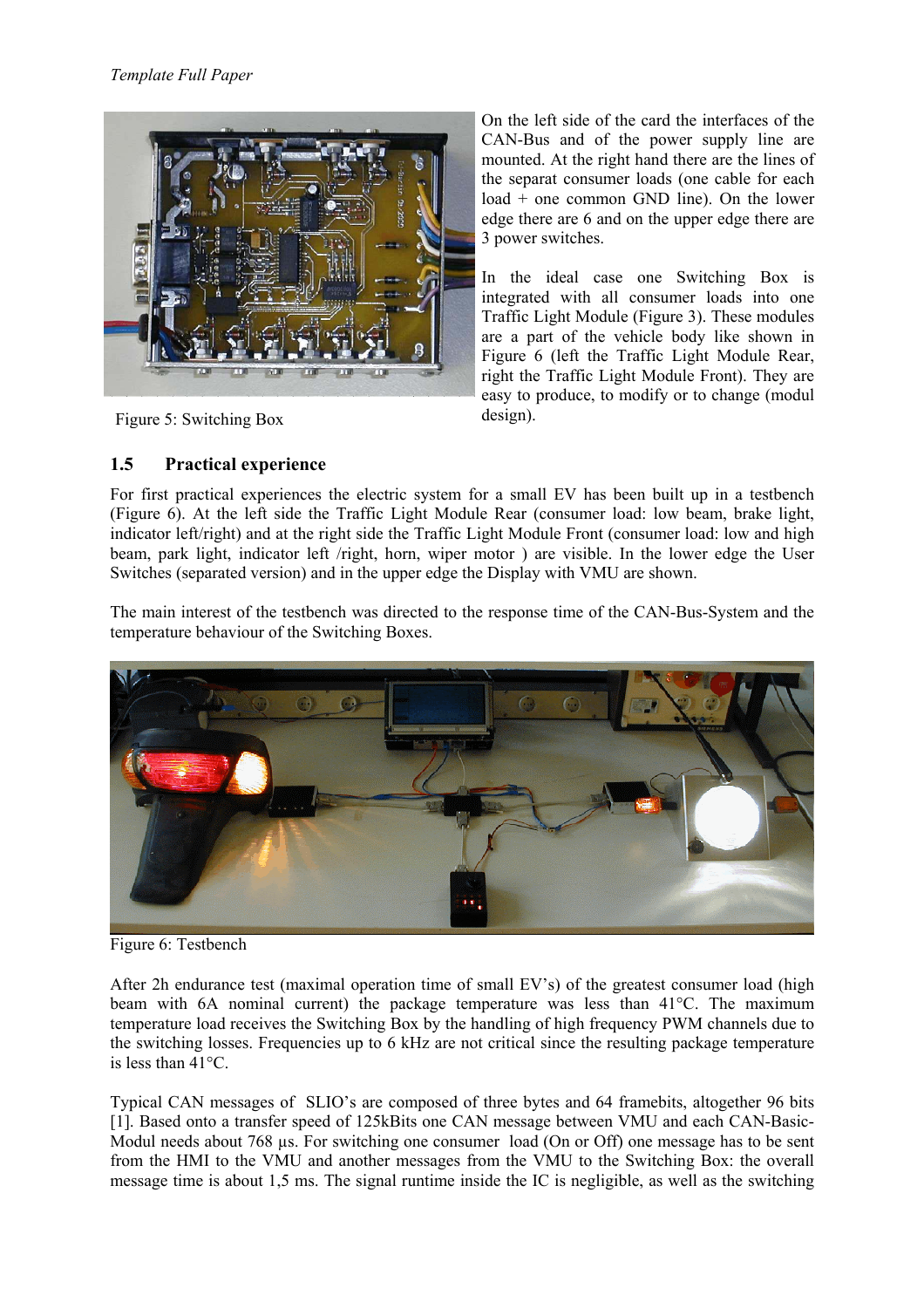time delay of about 900 ns due to the power switches (Figure 7). For Switching-On one consumer load a overall time delay of 1,5 ms must be considered.



Figure 7: Switching-On of a consumer load

For Switching-Off a consumer load the Switching Box needs about 110 µs (Figure 8). If the time delay mentioned above is taken into account the overall time delay for Switching-Off a consumer load results in about 1,6 ms.



Figure 8: Switching-Off of a consumer load

### **2 Cost Calculation**

A comparision of the number of electric components for a small vehicle with a Modular CAN-Bus-System with a normal electric system shows that the electronic effort for the Modular CAN-Bus-System is bigger. The necessary hardware (card boards, etc.) is more expensive than the additional more complex cable tree. The production efforts (Switching Boxes, HMI  $\Leftrightarrow$  cable tree) may vary only a little bit.

Table 1 shows the cost evulation of the material of the Modular CAN-Bus-System depending on the number of production units. Comparable informations about productions costs of cable trees and relay boxes have not been available but they may not vary much.

| Part | <b>Name</b>      | Quantity | Price $(1x)$ | (10x) | (25x) | (100x) |
|------|------------------|----------|--------------|-------|-------|--------|
|      | CAN-Basic-Module |          | 79,52        | 63,63 | 58,44 | 54,36  |
|      | Wirebox Traffic  |          | 22,00        | 18,00 | 16,40 | 13,80  |
|      | Wirebox Actors   |          | 7,50         | 6,00  | 6,50  | 5,00   |
|      | Cable tree       |          | 7,20         | 6.46  | 5,01  | 4,90   |
| all  |                  |          | 116,22       | 94,09 | 86,35 | 78,06  |

Table1: Cost calculation for the Modular CAN-Bus-System (alle prices in  $\epsilon$ )